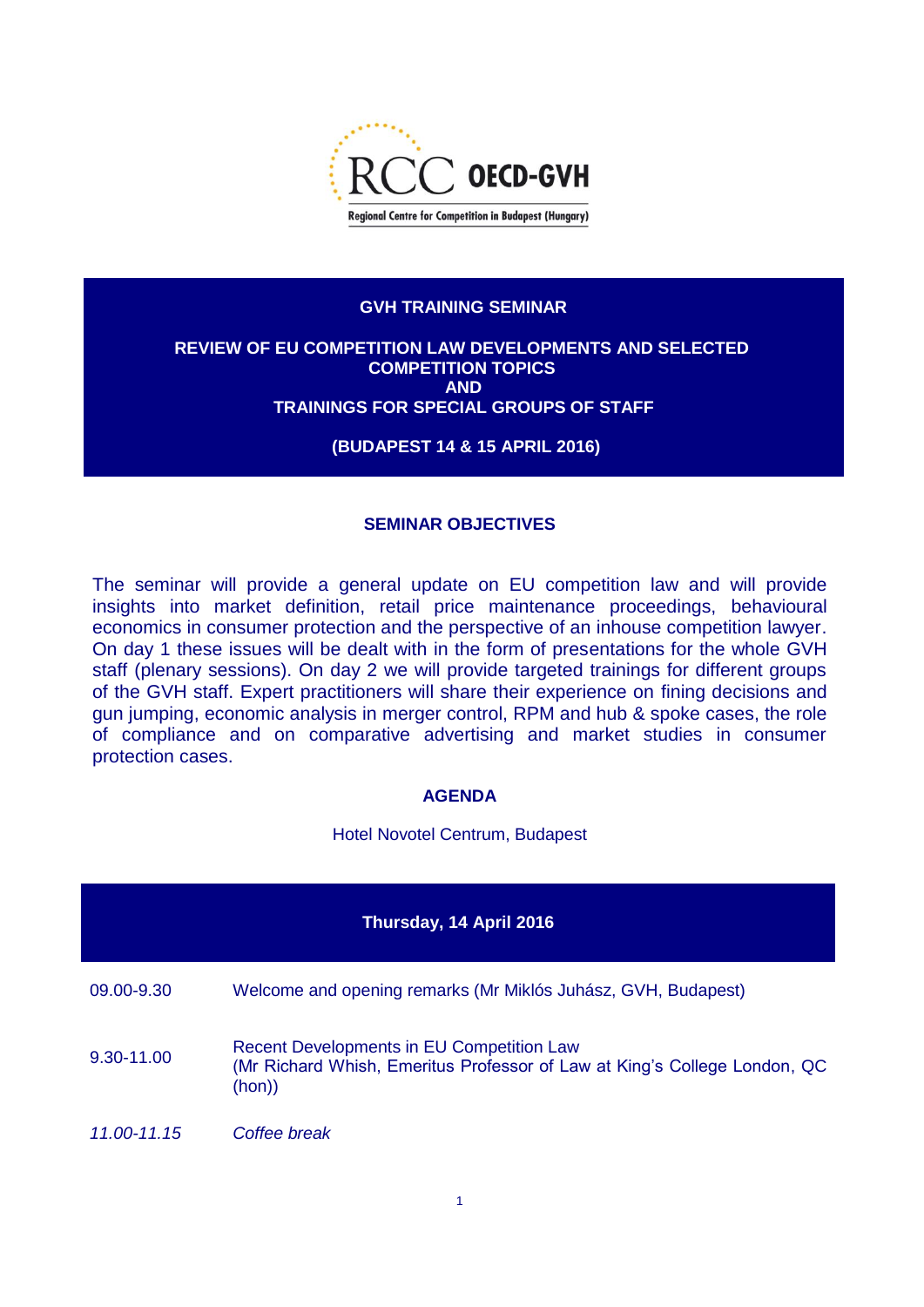| 11.15-12.15 | Geographic Market Definition in EC Merger Control<br>(Mr Joao Azevedo, European Commission, Brussels)                         |
|-------------|-------------------------------------------------------------------------------------------------------------------------------|
| 12.15-13.30 | Lunch                                                                                                                         |
| 13.30-14.30 | How Do Consumers Really Behave? And Why Does it Matter to an<br><b>Enforcement Agency?</b><br>(Mr Jason Freeman, CMA, London) |
| 14.30-14.45 | Coffee break                                                                                                                  |
| 14.45-15.45 | An Inside View – Competition Problems Through the Eyes of an In-House<br>Counsel<br>(Ms Martina Maier, Unilever, Brussels)    |
| 15.45-16.30 | Resale Price Maintenance - the German Food Retail Case<br>(Mr Markus Brune, Bundeskartellamt, Germany)                        |